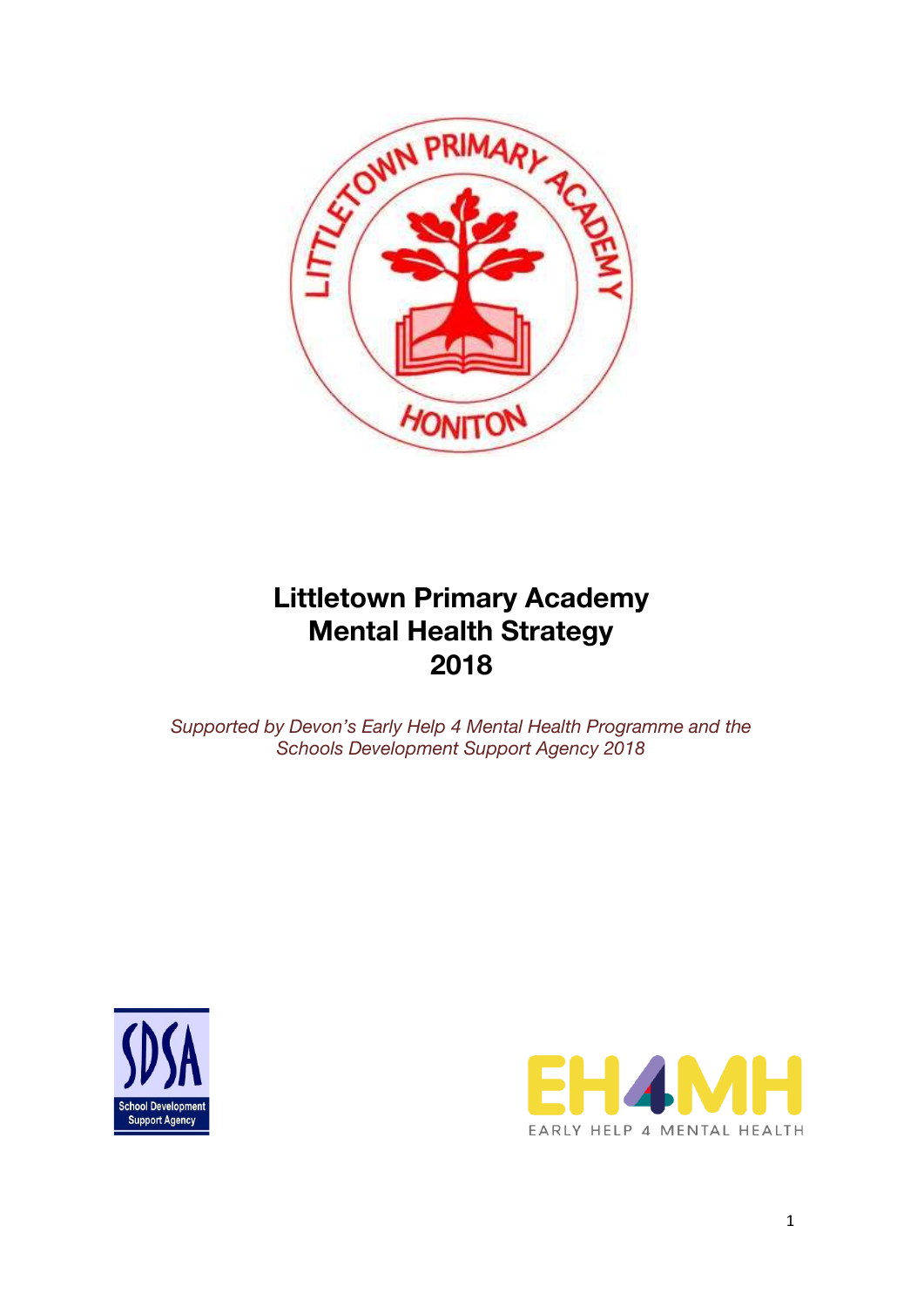# *Rationale*

#### **National view**

"Evidence tells us that good mental health is essential for children to learn and achieve" *Heads Together 'Whole School Approach'*

As a nation we are increasingly aware of the numbers of children young people and adults who experience periods of mental ill health, and the fact that this can limit their opportunities to reach their potential and contribute to society.

National NHS and Government policies are now being formed to begin to address this situation through improvements to education.

The National Institute for Health Care Excellence is clear in its advice to schools, that developing a 'Whole School Approach' to promoting mental health has shown clear benefits in contributing to the wellbeing of students. This approach goes beyond teaching and learning and pervades all aspects of the life of the school (Promoting children and young people's emotional health and wellbeing).

#### **Local view**

When we asked our parents what they most wanted for their children at school, we learned their overriding priority was for their children to be happy, safe and well educated through a love of learning with hope for their future.

When we asked our students, they let us know that they would like to learn more about how to manage difficult feelings, and how to know about their mental health in the same way as they are learning about their physical health.

When we asked our teachers, they let us know that they would value learning more about how they can directly influence and impact on a mentally healthier environment within which young people can work, learn and thrive.

When we asked our stakeholders, which include Governors, they fully support this evolving strategy and its policy. They let us know that they are behind a whole school approach and this is a high priority and fundamental to any learning environment.

### **Definition of Mental Health and wellbeing;**

We use the World Health Organisation's definition of mental health and wellbeing

*"a state of well-being in which every individual realises his or her own potential, can cope with the normal stresses of life, can work productively and fruitfully, and is able to make a contribution to her or his community".*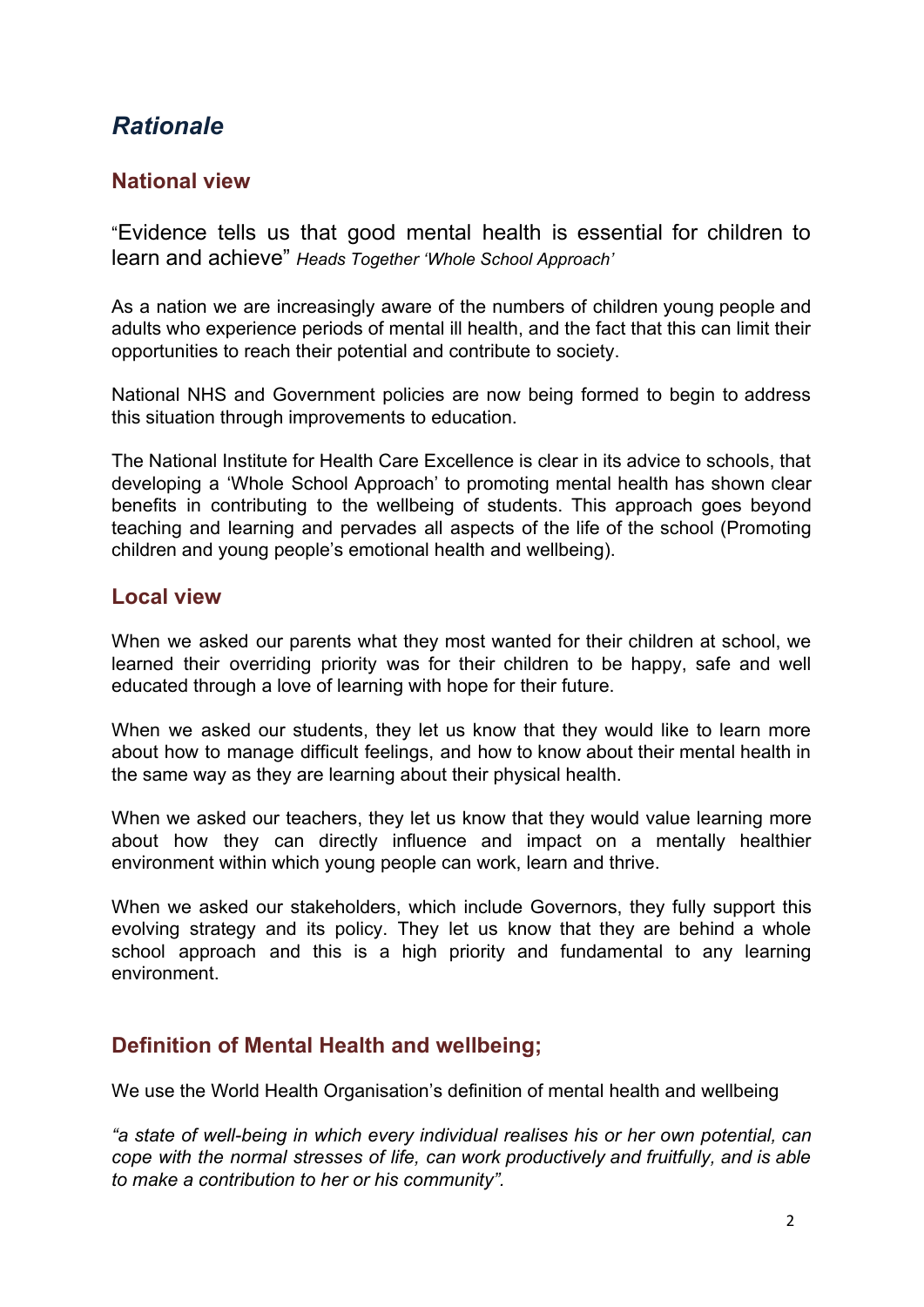## **The Aims and Intentions of our Mental Health Strategy**

#### **We aim to;**

- Remain informed, inspired and influenced by national policy guidance within the DfE and Public Health England.
- Ensure a whole school approach to development and delivery.
- Ensure a whole community contribution to development and delivery, including students and their families, stakeholders, partner agencies in statutory and charitable organisations and the local extended community.
- Connect with our partner schools in our local community to share good practice.
- To hold the Mental Health Strategy as a standard agenda item on Senior Leadership Team and Governor Meetings.

#### **We will;**

- Ensure that this Mental Health Strategy and its Policies complement all other current school strategies and policies.
- Review the Mental Health Strategy annually.
- Ensure there is clear learning on our curriculum regarding emotional wellbeing and mental health across all key stages.
- Produce a summary of implemented delivery, outcome and next step developments annually.

Here at Littletown Primary Academy we embrace our role, alongside our families, the community and with our wider partners, in contributing to the developing emotional wellbeing of our students and their learning about being healthy, from a physical and mental health perspective.

"Promoting children and young people's emotional health and wellbeing: A whole school approach" suggest using an Eight Principles Approach.

We have chosen to use this Eight Principle approach to develop our school Mental Health Policy and evidence it in action.

However, in line with the EH4MH added value, our Eight Principles include our links with our community and national contributions to our children's developing mental health and wellbeing.

We have chosen an additional section that aims to highlight our chosen forms of **communication** and information sharing.

**This policy is developed in response to our pledge in the Mental Health Strategy. It is guided by Public Health England's key documents outlined at the end of this document.**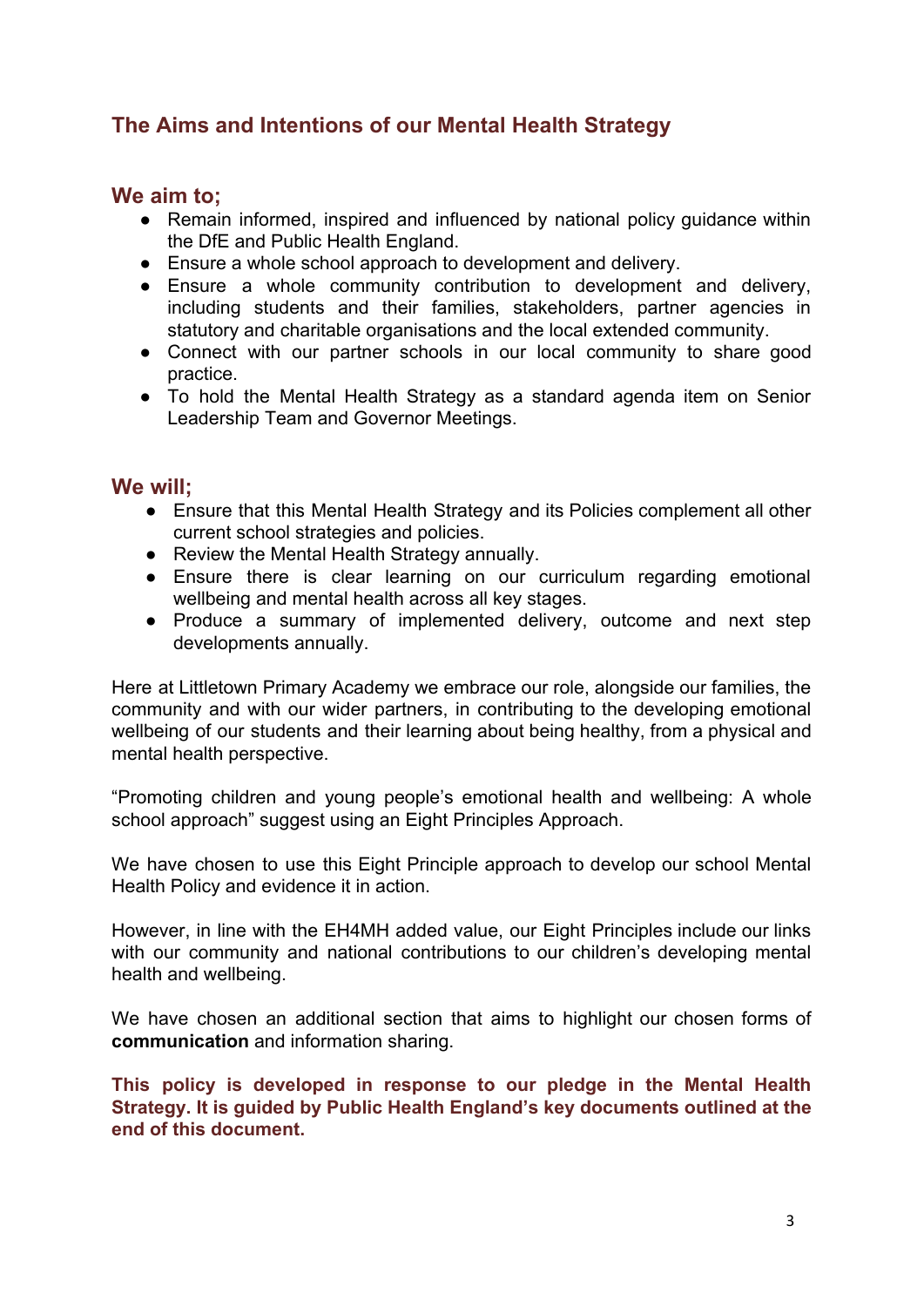# **Principle 1:**

## **Leadership and Management**

At the core of these Eight Principles is Leadership and Management. Their commitment and drive are key in embedding this policy at the heart of our school.

At Littletown Primary Academy, Debbie Newman, our Mental Health Champion is leading the development of our Whole School Mental Health Strategy. She is establishing a Mental Health working group represented by both staff and students, with support and oversight by the Senior Leadership Team and Board of Governors. We have now appointed a specific role of Mental Health Champion within our Governing Team.

Below is the EH4MH's 8 Principle approach including the added value of considering community and national contributions to each principle, and with the additional **Communication** Principle.



### **Community and National Support**

Senior Management have been working closely with our partners in the specialist NHS & DCC funded *Early Help 4 Mental Health* team and the Schools Development Support Agency programme: *"Building a whole school approach to mental health."*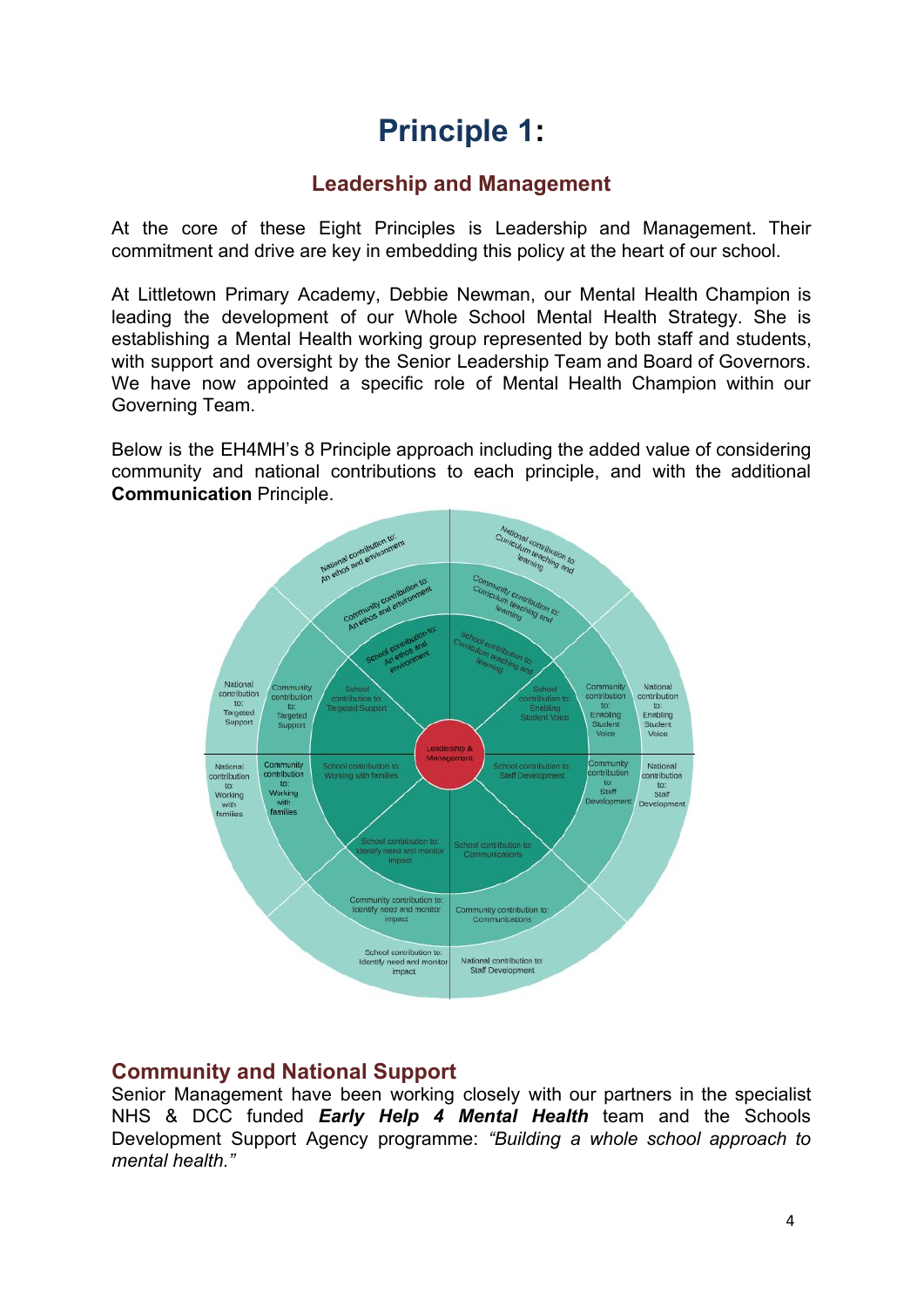# **Principle 2:**

# **School Ethos and Environment**

At Littletown Primary Academy we provide an exciting curriculum within a nurturing and caring ethos ensuring a high standard of education for all children in the Littletown family. We have high expectations of behaviour that are based on respect, intrinsic motivation and developing children's sense of worth, responsibility and self-esteem.

We pride ourselves on our caring and supportive environment where every child matters. We encourage special talents, skills and interests such as music, sport and art. We celebrate children's achievements both in and out of school. We aim for all our children to be both physically and mentally healthy, happy and safe in order to play an active part in the school and wider community.

We recognise that in order to embed this ethos, we need to promote an environment that focuses on the whole school's emotional wellbeing. We have considered this through both the physical environment of the school and the emotional culture that is promoted throughout the school.

#### **Our Whole School Approach does this by;**

### **School**

The sharing of our school's mission statement, which is; '*to enable every child to be happy and successful, reach their full potential and be a responsible member of the community.'* We also promote our shared core values of; *aspire, cooperate, learn, respect, celebrate and care.*

Our school policies including: Social, Emotional and Mental Health Policy (SEMH) this was previously known as 'Behaviour Policy', Safeguarding and Child Protection Policy. All of which can be found on the school website and are updated annually.

We create a sense of belonging by celebrating individual and team achievements, both inside and outside school events.

#### **These are examples of how it looks within our school that we are proud of;**

Promotion of Mental Health, on World Mental Health Day.

Mental Health Ambassadors being introduced, involving year six children and in collaboration with EH4MH.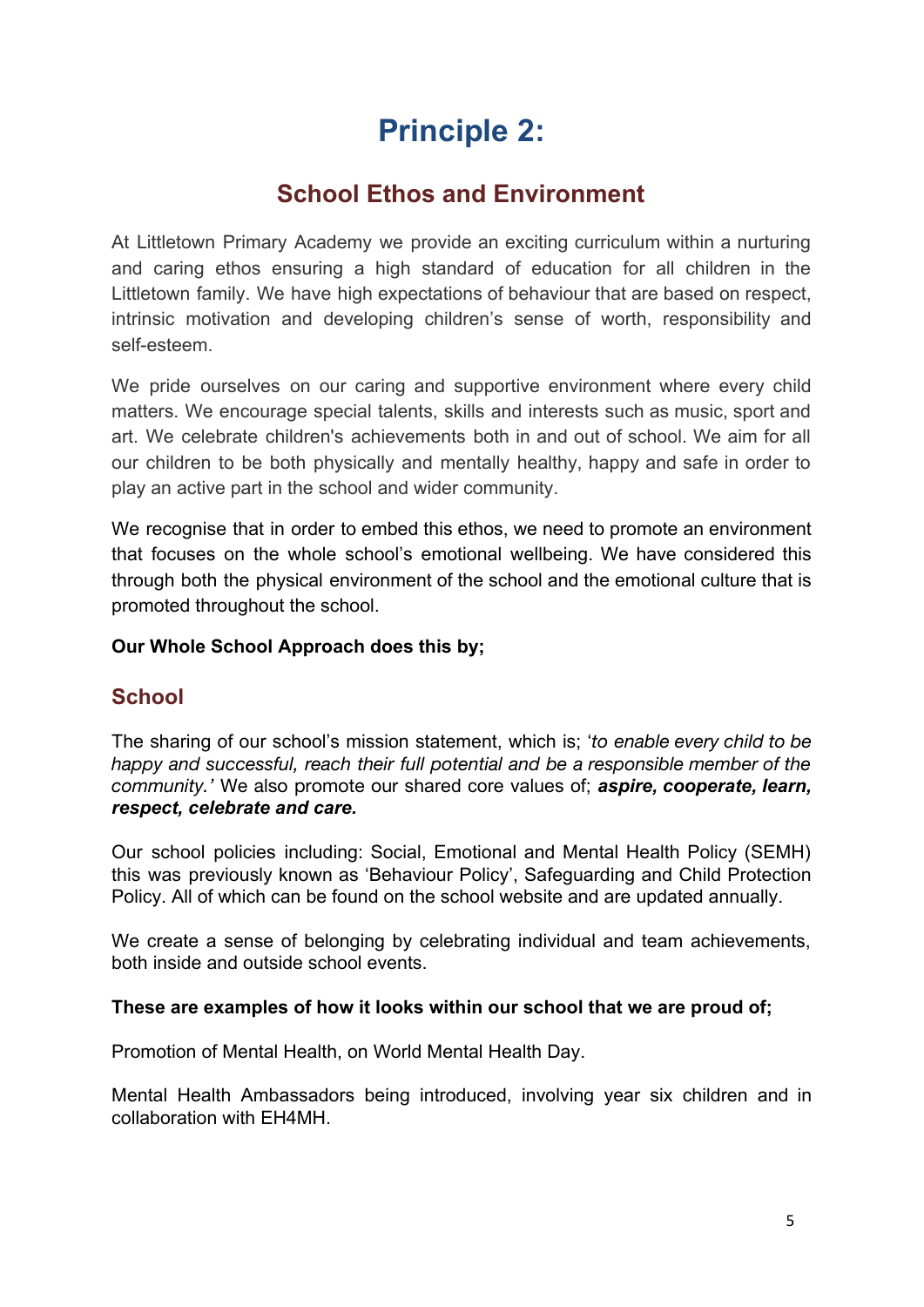Presentations to students and families, school displays and the modelling of the 10-a-day choices for mental health in every classroom and staffroom.

A whole school Nurture approach and use of the Community Room and student support area, that allows students to take some time out of learning. This also offers a safe space that our parents can access.

We promote Growth Mindset language and the '10 a day choices towards balancing our mental health' through *Normal Magic,* and enable student's learning to foster resilience and self-efficacy.

We encourage outdoor learning opportunities through forest school, outdoor education days, outdoor classrooms, and residential trips. We believe this supports confidence, self-esteem, community and team building, a sense of achievement, pride and fun, all of which impact positively on mental health.

Lego Therapy with trained members of staff, Art Therapy and Animal Therapy with the introduction of our school guinea pigs.

Paired Reading/classes to foster a sense of responsibility and care for other children in the school.

School gardens maintained by each class/year group, sometimes by individual children and sometimes by whole classes at a time. We are also involving our children in the development of a 'sensory garden walk' within the Outdoor Classroom Area.

ACE award given at the end of every term to recognise and celebrate Attitude, Commitment and Effort for children. This helps to emphasise the importance of these characteristics of learning as separate to attainment.

Transitions between year groups and with secondary schools is managed sensitively and effectively to meet the needs of all children, with flexibility to allow for more vulnerable children.

#### **Community**

We have regular visits from our community police officers who talk to the children about health and safety, including online safety and the impact that can have on our mental health.

Working with Early Help for Mental Health, staff who are regularly supporting vulnerable children and families receive supervision support to ensure the best outcomes for all.

In the latest Ofsted report it was reported that;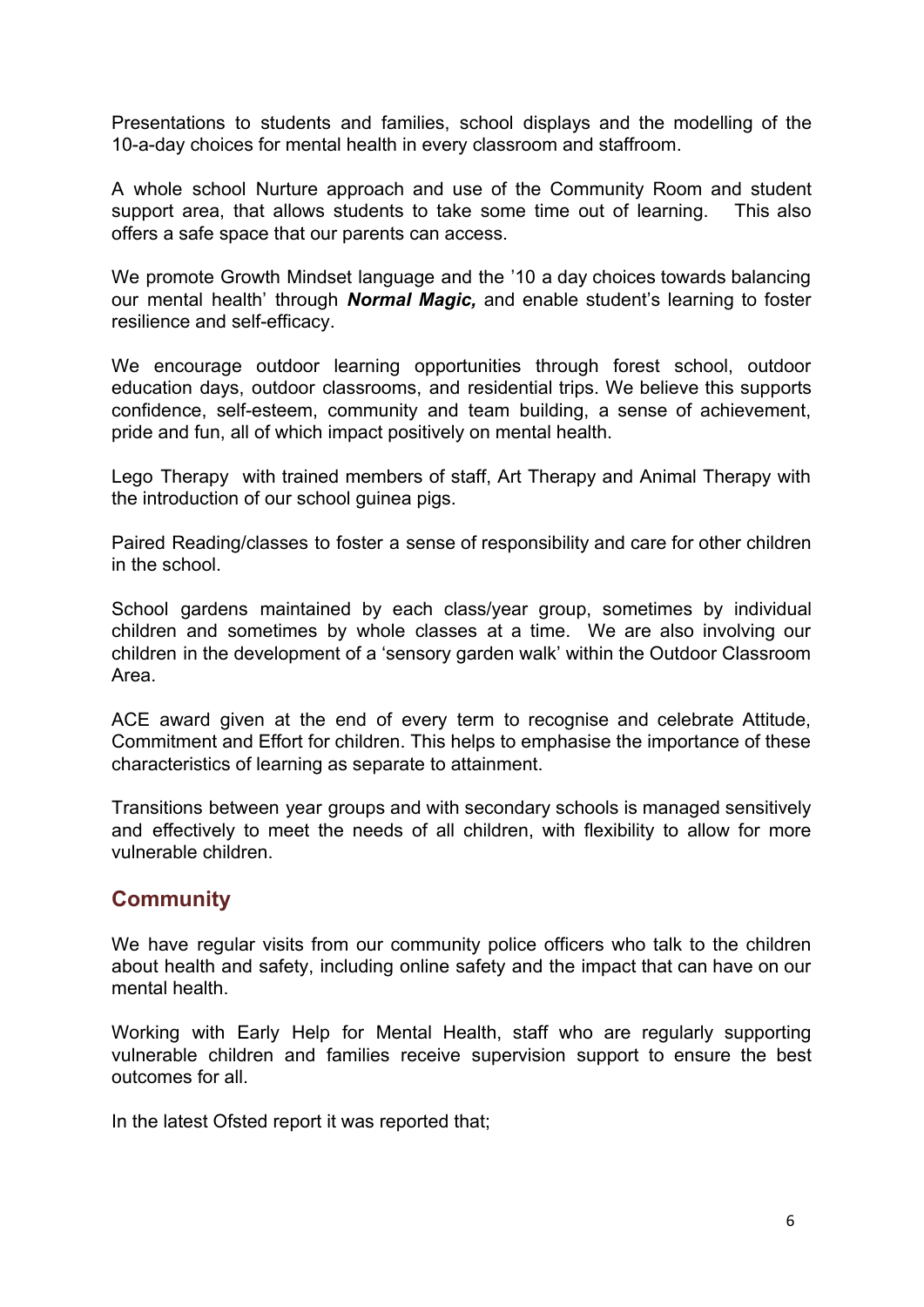*'Pupils understand how to keep themselves safe. Messages with regard to safety were well promoted through a school safety week. They know what steps they would take if they feel unhappy or concerned about anything. Pupils understand the different kinds of bullying, including name-calling and cyberbullying and are clear about what steps they should take if it happens to them.'*

We are also proud of what parents have said about the school;

*'Everything is great at Littletown! The kids are happy here and my questions, if I have any, are always answered. Staff listen and help if necessary."*

*"A fabulous team of staff! The children are happy and thrive here."*

*"My children are always happy to come to school and come home happy every day."*

*"So much thought is put in to each child's individual needs and progress.*

*"The school feels friendly, supportive and like a family. From our first visit, we felt confident that this was the right school for us and the teachers have proved us right."*

#### **Nationally**

We are actively embracing the 'Time to Change' campaign to bring an end to the stigma and discrimination faced by people who experience mental health problems.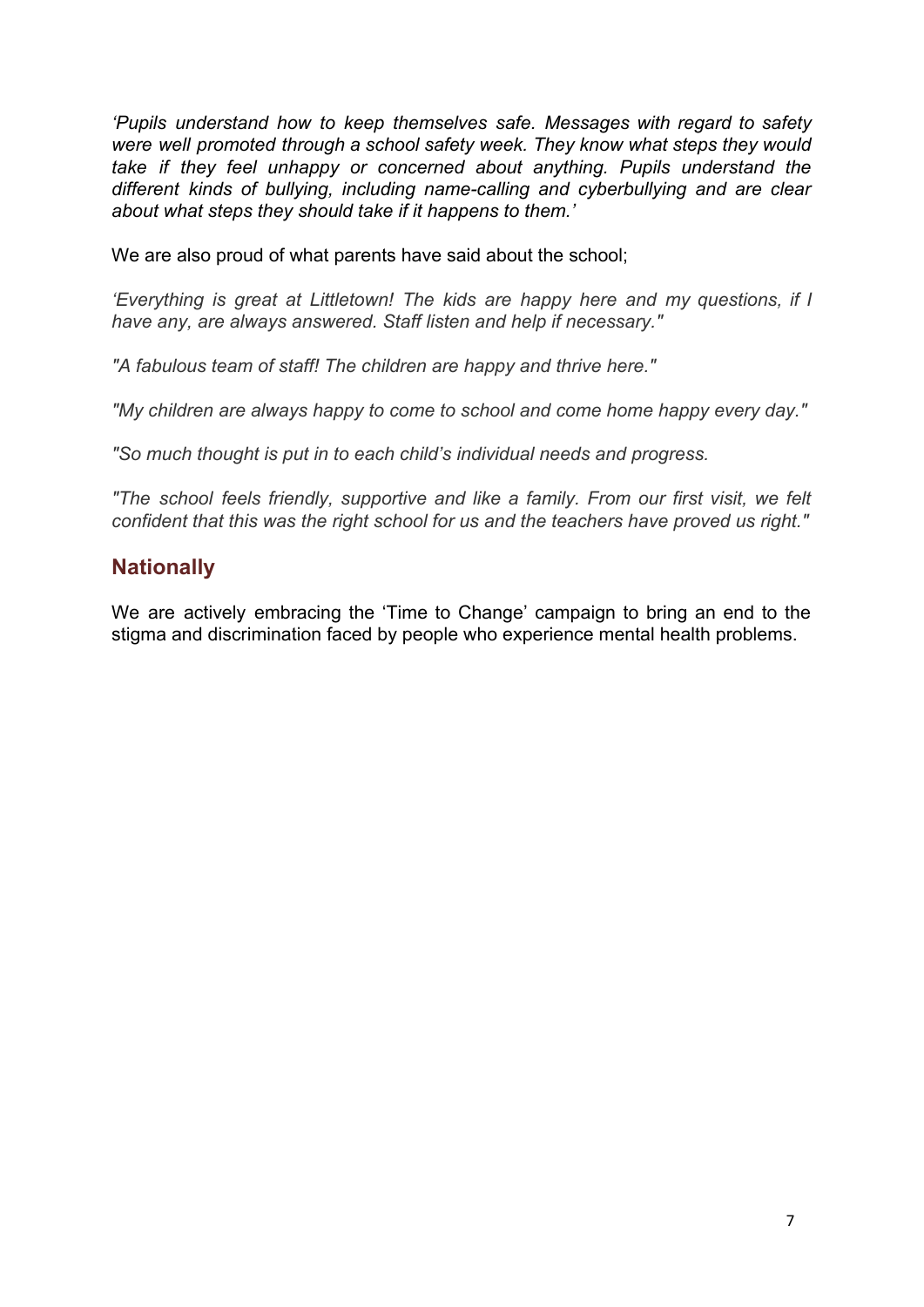# **Principle 3:**

# **Curriculum Teaching and Learning**

We know that school-based programmes of social and emotional learning have the potential to help young people acquire the skills they need to make good academic progress as well as benefit pupil health and wellbeing (*Promoting Children and Young People's Emotional health and Wellbeing*). With this in mind we have sought to enhance knowledge and skills around mental health across the curriculum as well as through targeted subjects such as PSHE.

#### **These are examples of how it looks within our school;**

## **School**

We provide mental health education through our PSHE curriculum.

Exercise – There is a strong link between good physical and mental health. In our PE lessons we explore this with our students. We also have other PE professionals to help with specific lessons including a yoga instructor who offers two sessions a week open to all classes. Every morning we encourage teachers to start with an active 10 minutes, which includes outside and inside movement.

Healthy school meals are cooked on site every day with fresh ingredients to help promote healthy bodies and children link this to the 10 a day to see how that relates to our mental health.

Impact Days, such as World Mental Health Day provide students with whole day's experiences of mental health awareness.

We feed and encourage a growth mindset in our classrooms and school. This has a positive impact on self-esteem, resilience, ability to accept challenge and perseverance. Students learn they can ask for help and make a change.

We have fortnightly assemblies for Mental Health and Growth Mindset to reinforce the work going on in classrooms.

Break times are in place and we make explicit links between the 10 a day choice of taking a break and its beneficial impact to mental health.

## **Community**

Wherever possible we incorporate the resources of community services to enhance our curriculum's delivery of mental health promotion.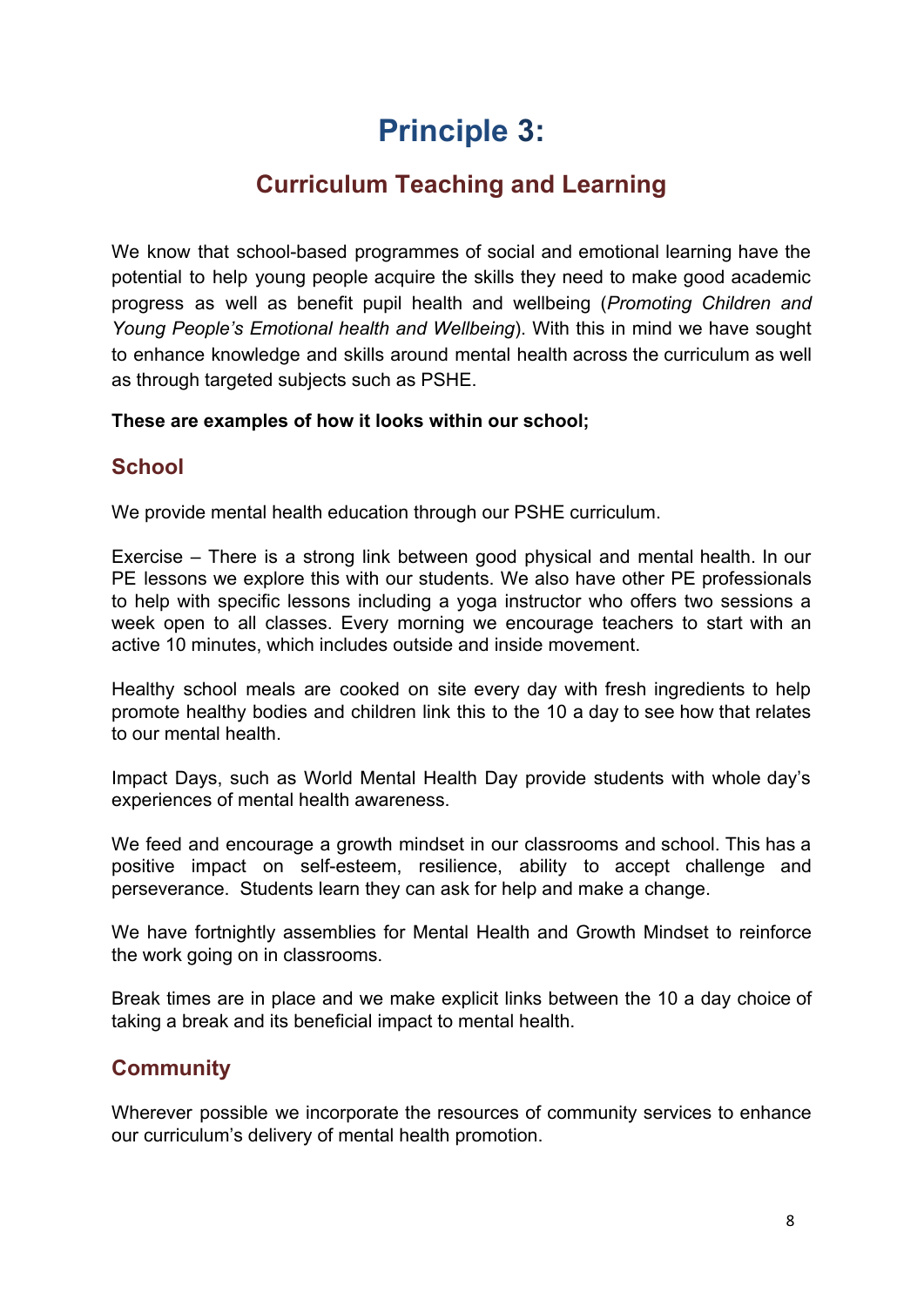We are proud of our partnership with EH4MH, a local health service, and their support in developing our school's mental health awareness. Their introduction of the Normal Magic and 10 a day, along with Timid to Tiger programmes have been a successful part of enhancing students' understanding of how to look after their own mental health.

Year 6 children also have a Life Skills day, including input from RNLI, Police, Fire Service, and including internet safety.

#### **Nationally**

There are many nationally recognised resources available to help support child mental health and parents are regularly updated with resource lists. In school, we make use of helpful websites/resources such as GoNoodle, Headspace, and Just Breathe to help children to take an emotional break in the day when needed. This has had a very beneficial impact on student engagement in lessons.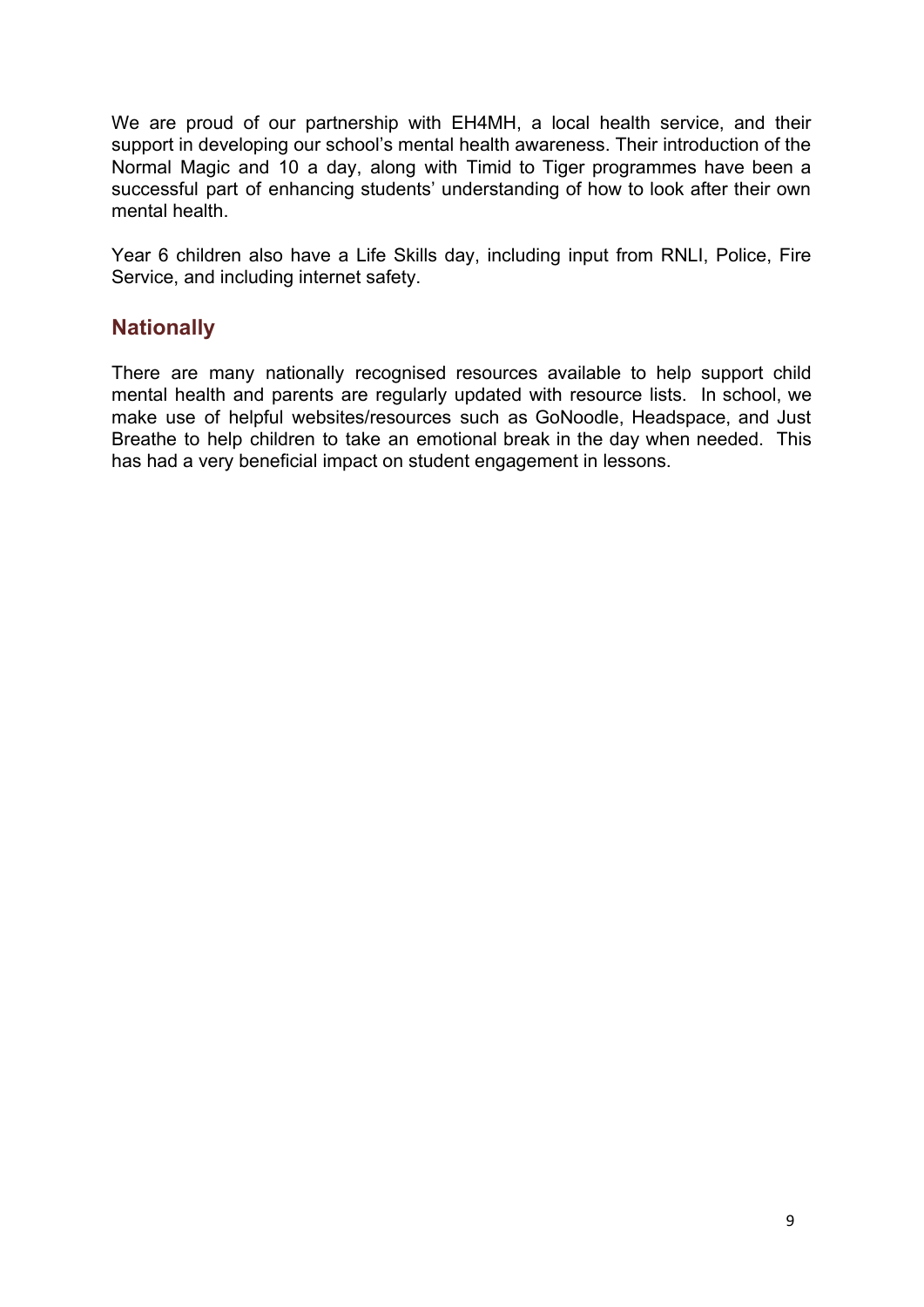# **Principle 4:**

# **Student voice**

Involving students in decisions that impact on them can benefit their emotional health and wellbeing by helping them to feel part of the school and wider community and to have some control over their lives (*Promoting Children and Young People's Emotional Health and Wellbeing).* We are committed to providing structures that allow students to play an active role in developing a mentally healthy school.

#### **These are examples of how it looks within our school;**

## **School**

Pastoral staff make a strong contribution to senior leaderships' understanding of student need by being an advocate for students.

It is our intention to embed Mental Health Ambassadors into the school to help be a voice to other children on the topic of mental health.

We have a variety of other roles in school that are a chance for children to have a voice and take a lead, including play leaders, sports leaders, and Pupil Voice. Pupil Voice representatives are chosen from each class and bring the discussion points from each class' class assembly to a central meeting for discussion. This gives children a sense of ownership and belonging which brings improved mental health.

Within Circle time staff create an environment that encourages all students to share their views and experiences knowing that they will be respected and valued by their peers.

News reporters go around the school each week to hear from all year groups on what they have been learning that week. Children are encouraged by seeing their comments in the parent's weekly newsletter.

Each class has a worry box where children can put their worry or simply their name. This will get followed up by someone from the SAFS team or the class TA.

## **Community**

Children from Key Stage 2 participate in Youth Speak competitions, which develops confidence in planning and delivering talks on a topic they have had to research. The children take great pride in their presentations.

Our Mental Health Ambassadors will take part in community events when established.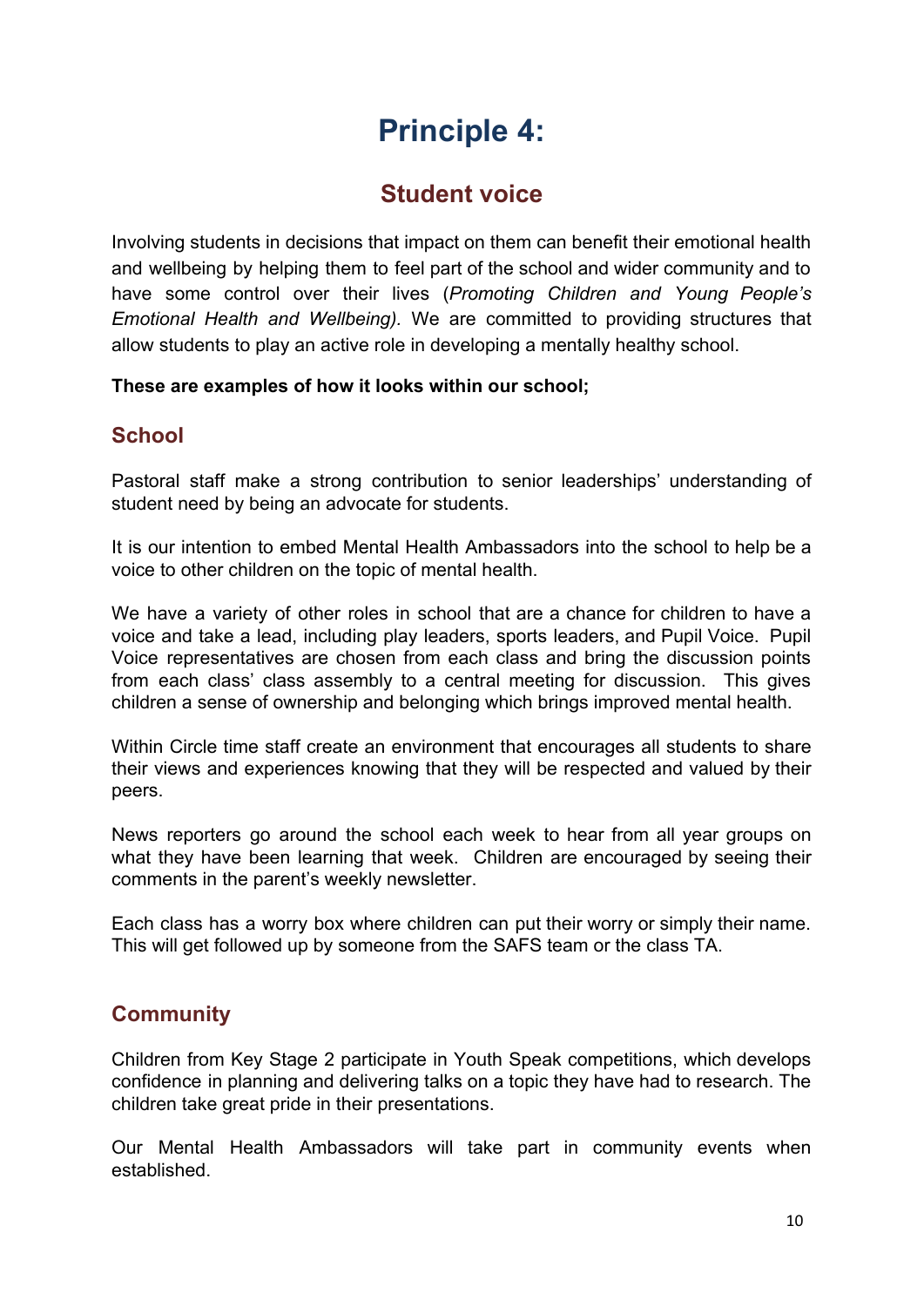### **Nationally**

We access information from Young Minds ([www.youngminds.org.uk\)](http://www.youngminds.org.uk/) for young people's views relating to their mental health, support and what they have found helpful. This is co-ordinated and kept up to date by our Mental Health Ambassador Team.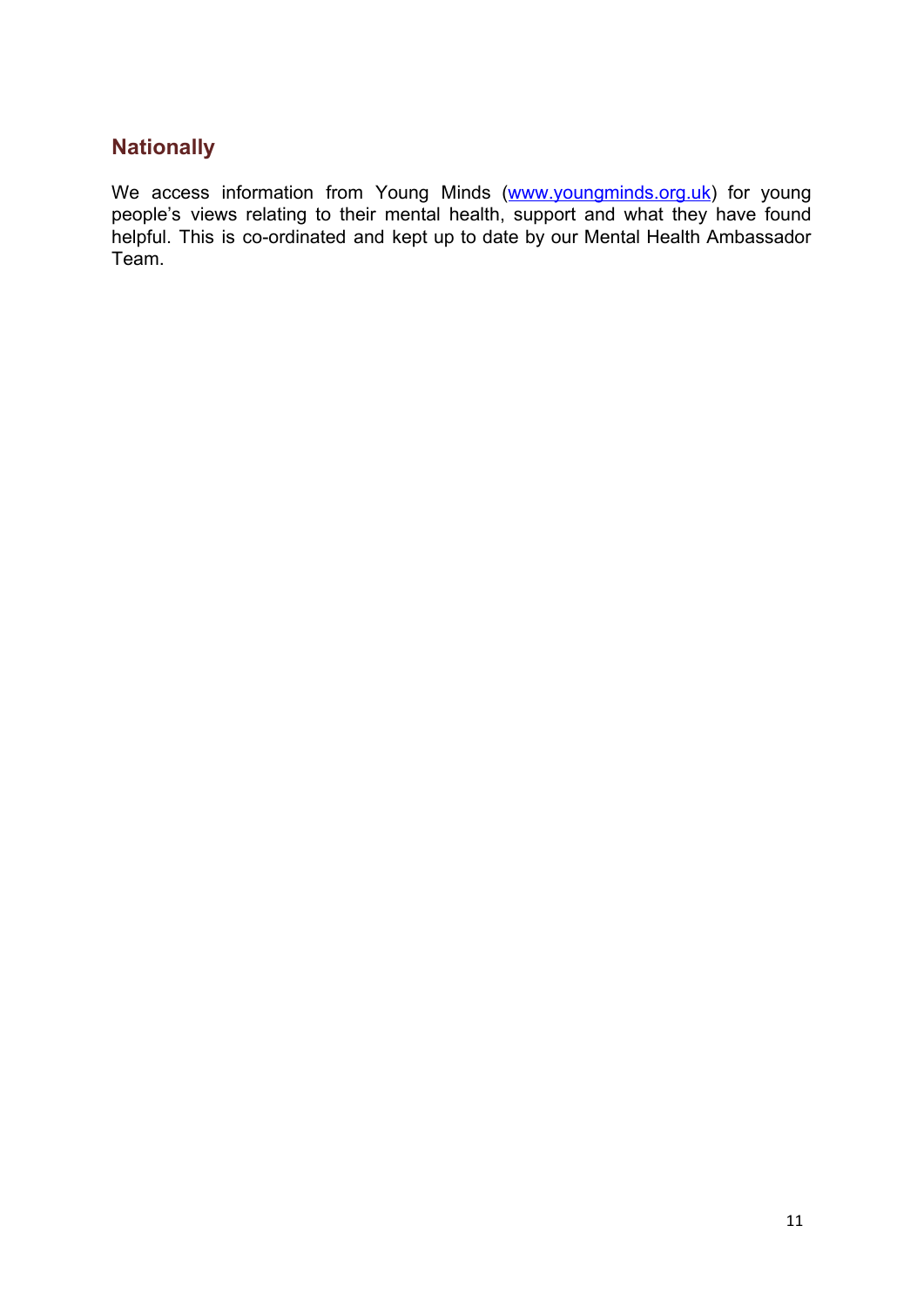# **Principle 5:**

# **Identifying Need and Monitoring Impact**

In line with our ethos of celebrating diversity and the successes of the individual we are keen to identify need in order to provide the appropriate supportive environment for students to thrive. We aim to identify children and young people with mental health needs as early as possible to prevent them developing.

#### **These are examples of how it looks within our school;**

#### **School**

#### **Identifying need:**

All staff are committed to making and maintaining positive relationships with the children in their care. This ensures that they are able to notice changes in behaviour patterns or attitude which may need support. All staff make use of Child Protection Online Management System (CPOMS) to record any such information so that it can be accessed centrally and inform support where necessary.

Staff and student surveys to assess awareness and confidence in mental health issues. The need for further assessments can be identified and coordinated by the SENDCO who may employ Individual Education Plans (Known in school as MY PLANS) or Individual Social and Emotional Wellbeing Plan.

Leadership team are committed to listening to parents and carers and will ensure they are available to hear and respond to concerns as they arise. In addition, SAFS team use a range of parent questionnaires to assess need with individual children to inform targeted interventions.

The SEND register can help in identifying which students would benefit from additional intervention and resource, alongside their My Plans.

Attendance records and records of internal and external exclusions provide a source of information to identify students that may benefit from additional support.

We openly encourage students to let staff know when they have concerns, we provide a variety of ways for students to seek help including worry boxes in every classroom, checked daily by the teacher. The introduction of Mental Health Ambassadors will also help signpost children with concerns to the SAFS team.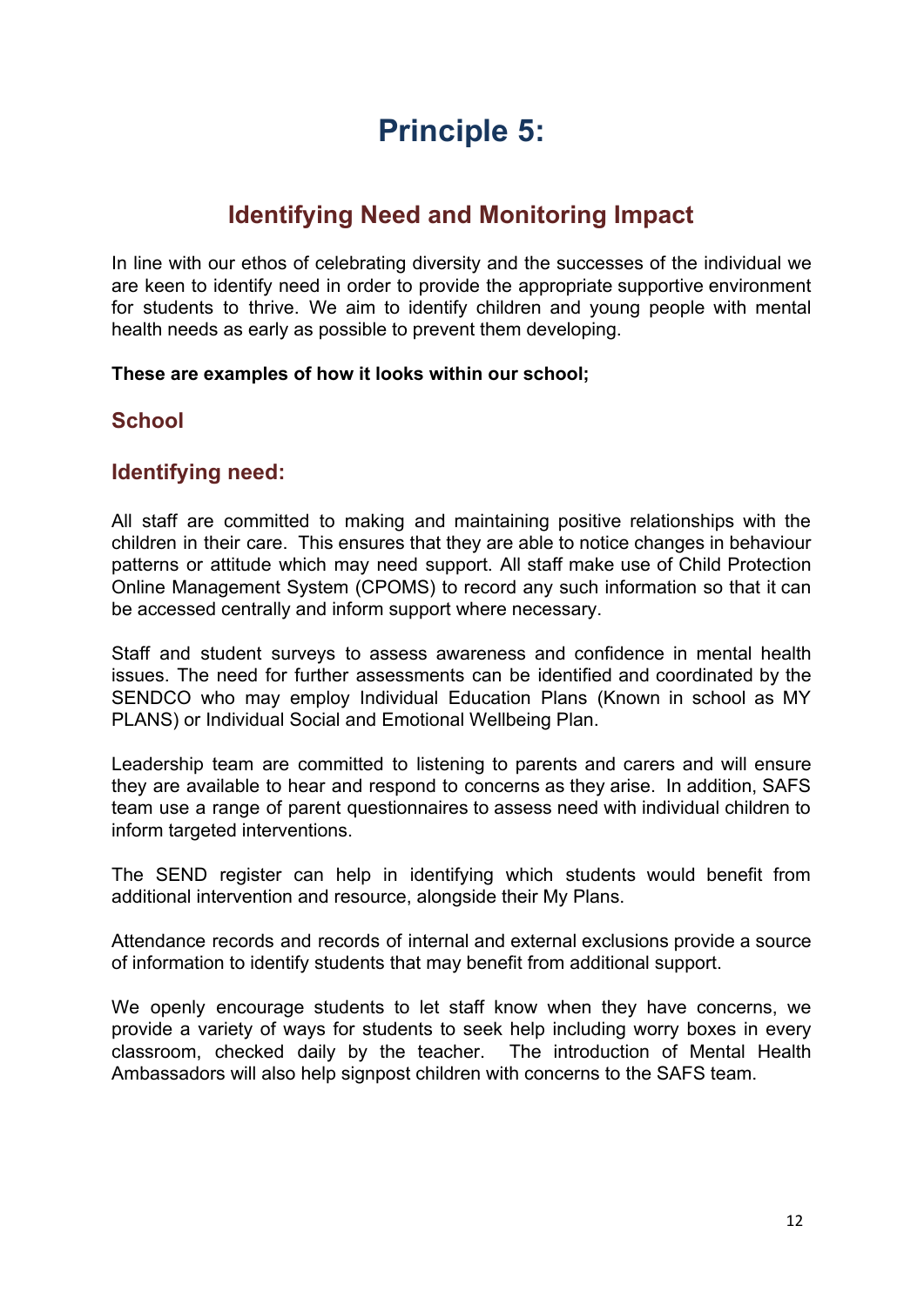### **Monitoring Impact**

Due to the positive relationships staff have with the children, they are able to notice the small improvements in mental health of children in the class after an intervention time. Children who have received support are more engaged in the classroom and are consequently more able to learn.

We are starting to use the Boxhall Profile to measure the effectiveness of a range of our specific interventions within the school, such as Lego and Animal therapies and Nurture groups. Each intervention has a start point and next steps for the duration of the intervention. Staff members keep weekly records which are shared within the SAFS team to ensure best care for the child.

Timid to Tiger course has beginning and end questionnaires which then generate a report that staff can analyse in order to make next steps for child.

Staff refer to attendance records to monitor whether intervention groups have had a positive impact on attendance levels.

#### **Community**

As a school we work closely in partnership with our community colleagues to ensure we are actively identifying student mental health needs and monitoring the effectiveness of our actions and support.

EH4MH provide training, consultation and supervision to school staff regarding mental health and the promotion of ways for the whole school to keep mentally healthy. This is accessed by all staff.

#### **National**

Being part of the SHEU survey network helps the school have a better understanding of pupil's behaviour and perceptions of the school environment.

The Student and Family Support team and Mental Health Champion use 'Measuring and Monitoring Children and Young People's Mental Wellbeing: A toolkit for schools and colleges' (Public Health England and Evidence Based Practice Unit) for information on appropriate tools to measure impact of interventions.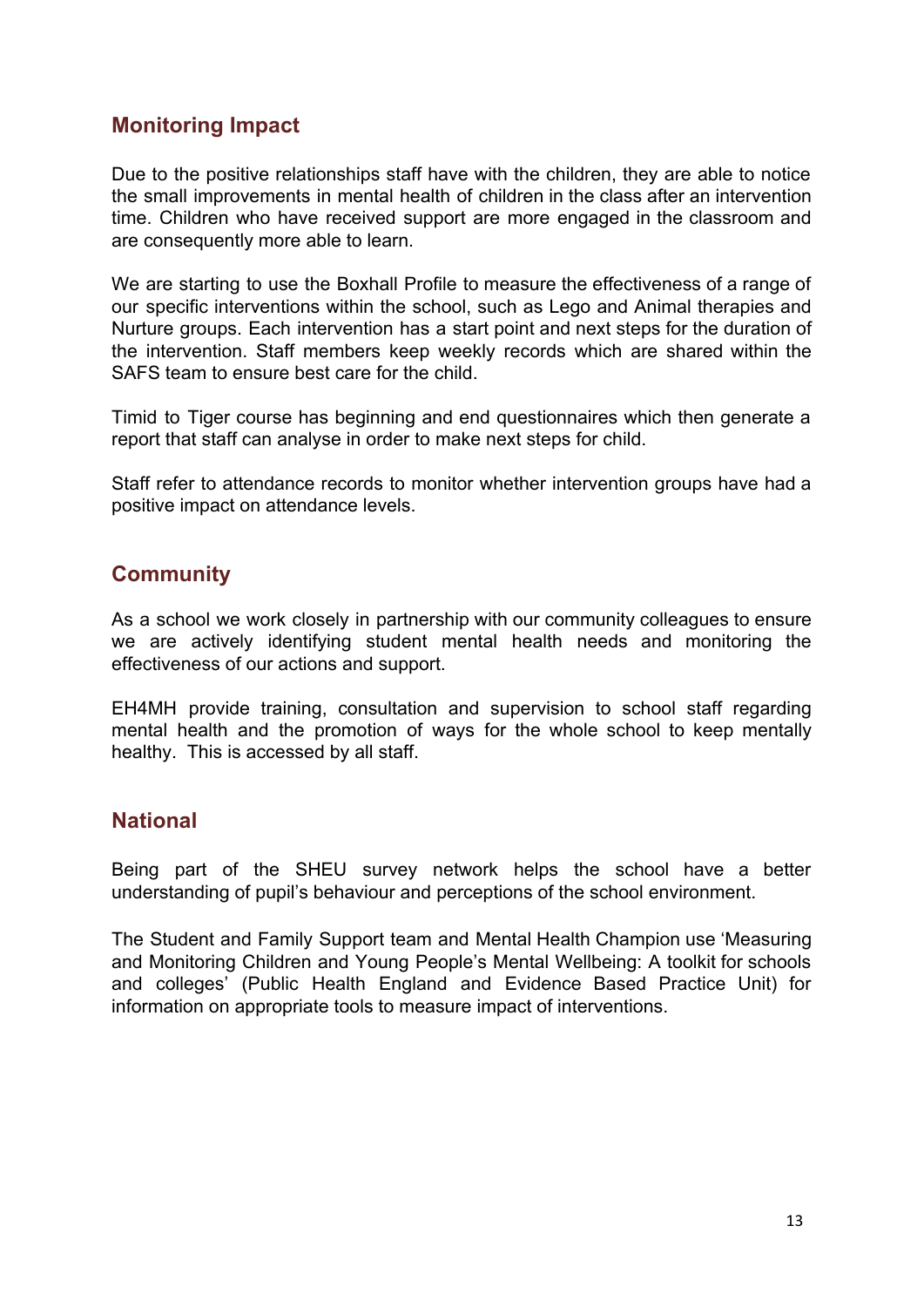# **Principle 6:**

# **Working With Families**

We are committed to working in partnership with parents and carers. We recognise the important role the family plays in influencing the emotional health and wellbeing of students in the school.

We also recognise that working in partnership may sometimes mean providing support and resources to those families that are struggling with meeting life's challenges.

#### **These are some examples of how this looks in our school;**

#### **School**

Parent Support Advisor who is available on a drop in basis to discuss any worries with parents as they arise. We are in the process of setting up a weekly drop in coffee session where members of the SAFS team are present.

All classes have an open door policy for parents along with regular parents evenings set to discuss all aspects of children's learning and wellbeing. We also have a Community Room which aims to provide for, partner with, and progress relationships with families.

From Timid to Tiger; this is a programme offered to all families designed to support parents to help their child approach life more confidently, and learn to tolerate their worries and fears.

Parent/Carer information on our website with useful online and local resources and a twitter account to keep parents informed.

The Normal Magic and 10-a-day choices for mental health parent workshops, provided in school by EH4MH.

Evidence shows that being part of a community and feeling a sense of belonging is good for our mental health. We have an active and successful PTFA who meet regularly to help raise money for the school and are a way of communicating between staff and parents. The PTFA have funded a selection of books to support the awareness and teaching of mental health in the school.

Family SEAL workshops for all parents in year 2, which talks about all the Social Emotional Aspects of Learning in a relaxed environment.

Parenting groups and support using the Solihull system.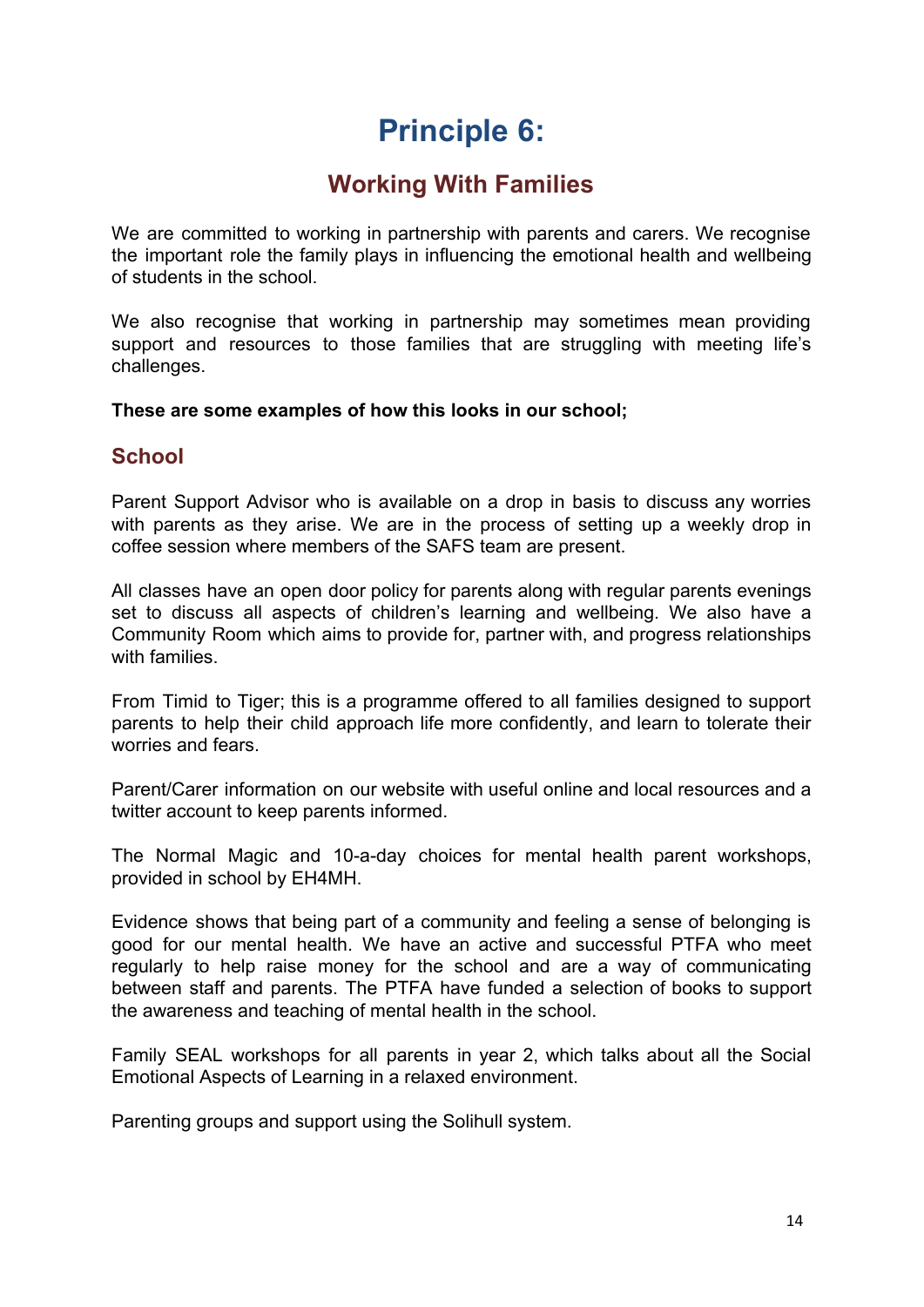Work alongside families using the Team Around the Family approach, so there is a united approach from school and home, which is bespoke to support the individual family.

Parents are encouraged to be on the governing body of the school, and play an active part in interviews for teaching staff, along with having a voice on other matters that arise.

#### **Community and National**

We provide information to parents and help sign post them to appropriate support and advice through the information on our website which is regularly updated as well as offering advice sessions with our Parent Support Advisor. With the development of our Community Room, we aim to run monthly information sessions/workshops for our parents and weekly 'drop-in' coffee mornings.

There are several online resources and information from national charities and organisations regarding mental health and well-being. Details are provided on the school website.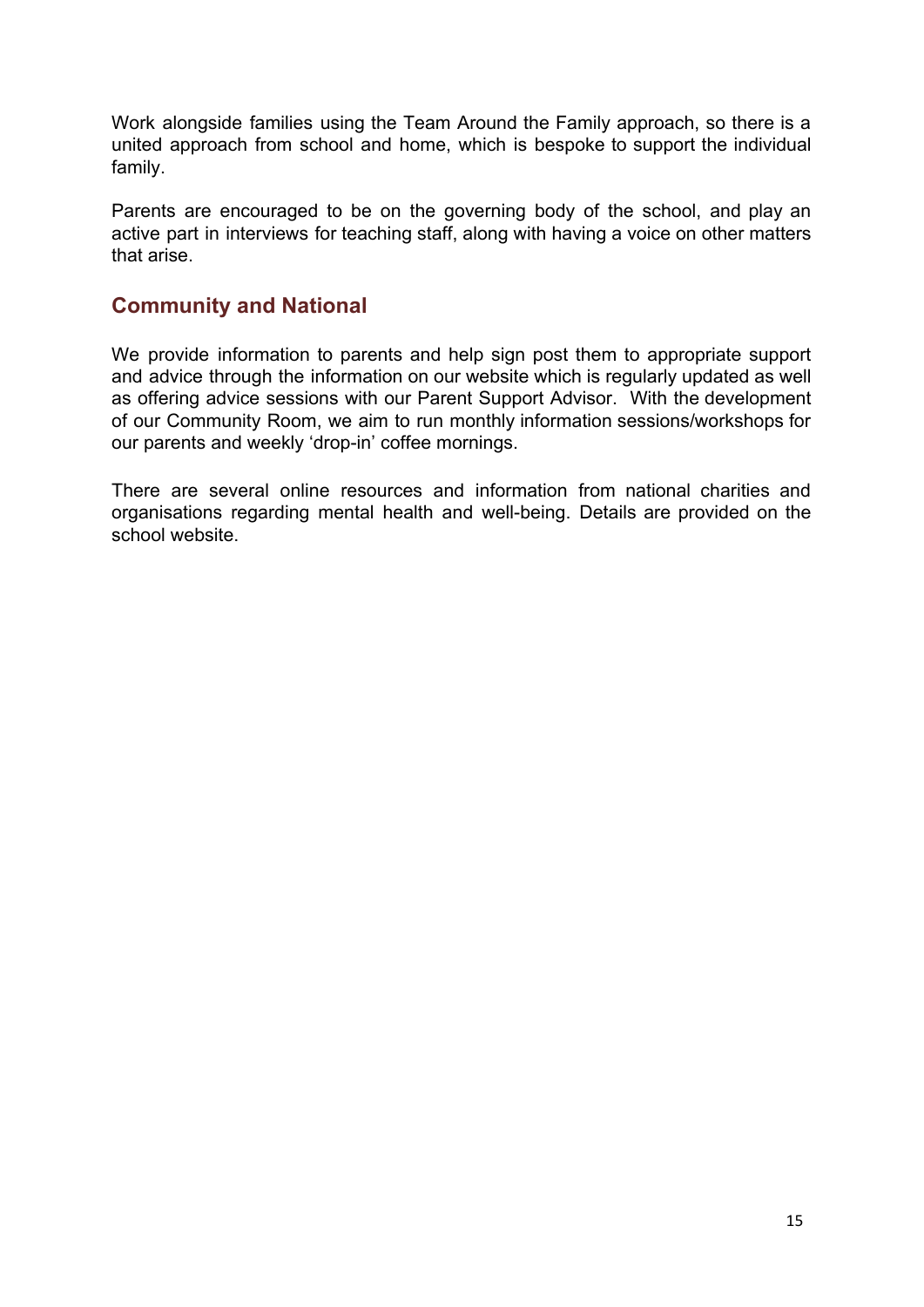# **Principle 7:**

# **Staff Development & Well Being**

'Well-being in schools starts with the staff; they are the front line of this work…' (ncb Framework for promoting well-being and responding to mental health in schools).

At Littletown Primary Academy we place the wellbeing and development of staff as a high priority, believing all school staff play a vital role in developing and supporting the emotional health and wellbeing of the students.

Principle 7 is split into two sections; the first is how staff are provided with the knowledge and understanding of students' wellbeing and the second looks at how the school supports the development of staff wellbeing.

#### **These are examples of how it looks in our school;**

#### **Staff Training/Development**

By promoting Early Help for Mental Health Consultation and Supervision our staff are able to reflect on individual young people's mental health and particular themes, as well as promoting culture change across the whole school.

All staff have received training in mental health delivered by EH4MH. This is greatly helping the school develop a much deeper understanding of mental health which is helping us break down stigma and bring about whole school culture change. All staff are now familiar with Normal Magic, and the 10-a-day choices towards balancing our mental health.

Staff have had training on the Mental Health Strategy to ensure all staff know their roles and responsibilities in this whole school approach.

Staff are able to call on the expertise of School Nurses, Educational Psychologists and behaviour support team to help them support individual needs of children where necessary. Some members of staff have also received PiPs training, again, to support needs of individual children.

All staff have yearly appraisals, to talk about and identify areas for development, including mid-year reviews to monitor targets.

When necessary, staff are able to access support from occupational health, and have return to work conversations, to ensure smooth transitions after a period of absence.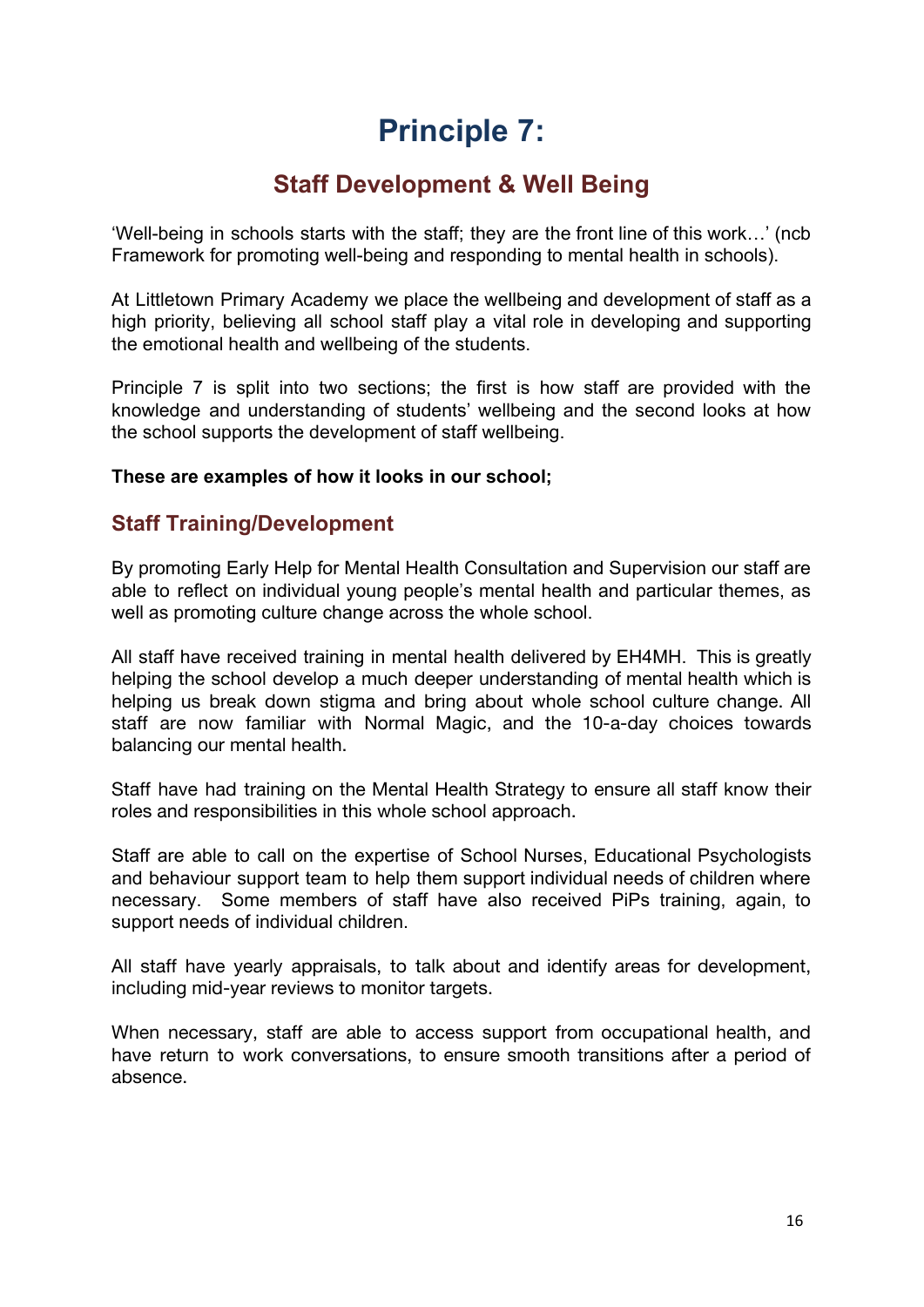### **Staff wellbeing**

We have introduced a staff well-being committee that promotes and organises staff outings and activities, including socials and charity events. They also help to make the school environment a warm and inclusive place to work by providing a 'wellbeing box' in staff toilets, and celebrating each other's birthdays and special occasions.

The SAFS team are available for staff to come and talk to anytime, and support is given where necessary to enable all staff to be equipped for work.

All staff are encouraged to use and model the 10-a-day positive choices for mental health as a whole school approach.

Staff are given time to do their work and encouraged to maintain a healthy work life balance. In addition, staff are reminded and encouraged to take breaks at work, and the Community Room is offered at lunchtimes for staff who want to take a break in a quieter, more relaxed venue.

There is a culture within school of recognising and valuing each other, and this is maintained through line managers including Key Stage Leaders. In addition, the first 10 minutes of every weekly staff meeting is set aside for pastoral conversation '*what has gone well this week? Are we ok?'*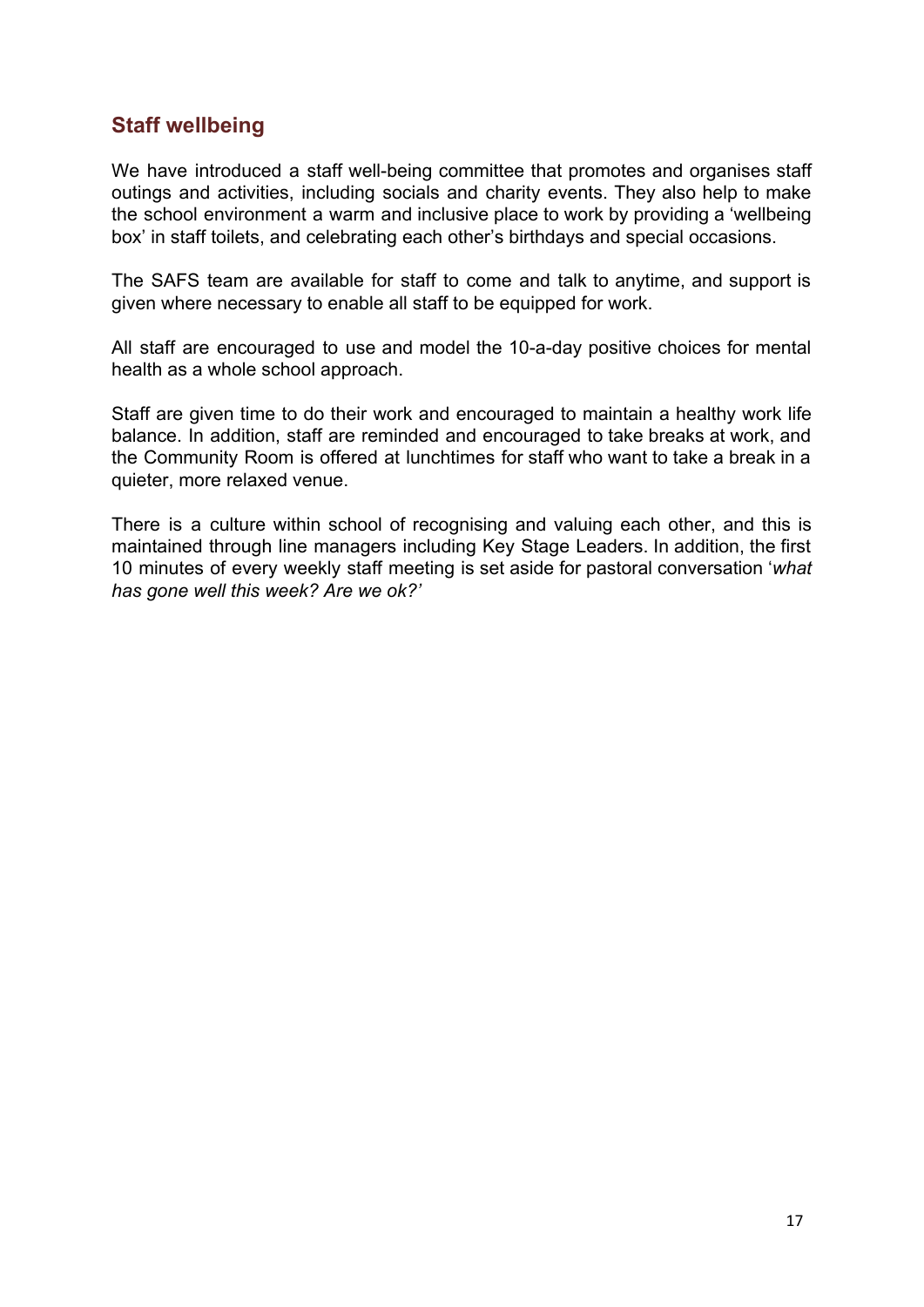# **Principle 8:**

# **Targeted Support**

The school recognises that many behavioural and emotional problems can be supported within the school, with advice from external professionals, and that some students may need more intensive support at times. Littletown Primary Academy has a range of potential interventions to support individual's needs, as well as links with external agencies.

#### **These are examples of how it looks within our school;**

## **School**

Our SENDCO has recently increased their hours to support students and staff in the identification of need for support. The initial feedback from staff is that this has been really helpful in identifying early signs of difficulties in students and being able to quickly identify specific interventions to support students in school.

*An example of this is;* students being identified as experiencing anxiety that is impacting on their learning, strategies being offered to the teaching staff and parents being offered the 'From Timid to Tiger' parent programme.

To name all of our interventions would be a very long list, here are some examples that have been identified as really helpful by our student and parent voice;

Nurture groups & Fast Track Nurture groups.

Young Carers support group for children who have been recognised as having a caring role at home.

Forest school.

Animal therapy/ time with school guinea pigs

Lego therapy

Art Therapy- TA's recently trained in delivery of Art Therapy

School Parental Support Advisor.

Lunch time Nurture club for children having a difficult time.

Introduction of Mental Health Ambassadors.

Play leaders/mediators trained to deal with conflict resolution in the playground overseen by staff.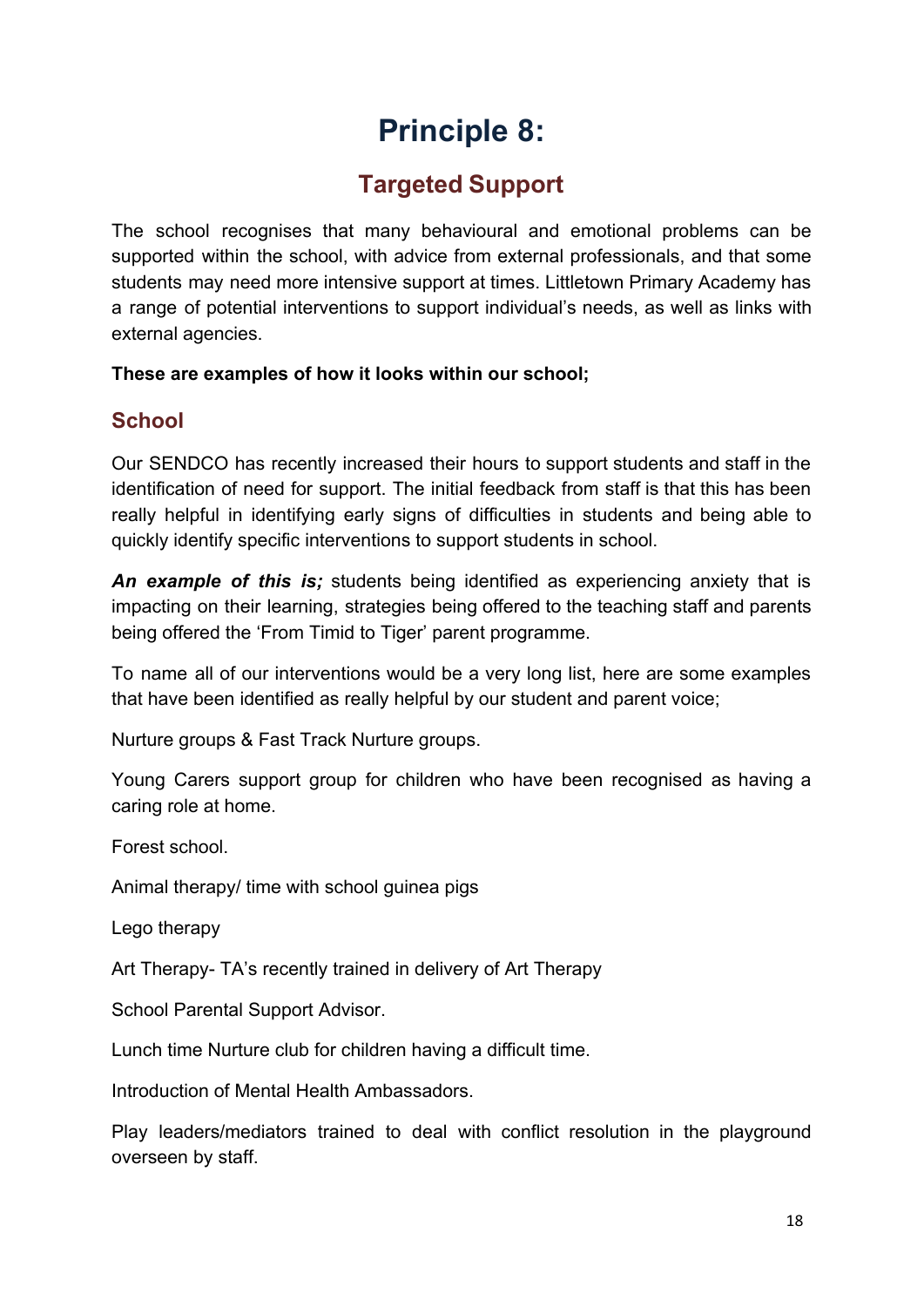Fun fit.

Adjusted timings and timetables for particular children who need a smoother start or end to the day.

Pre-teaching lessons for targeted children to help increase confidence when they access the learning in their classroom.

Book Club, to read to children who would benefit from hearing and enjoying stories in a small group environment.

My Plans and Social, Emotional and well-Being Plan

Sensory room which all young people can access as needed/Using sensory strategies from Occupational therapy (when an individual child has had a sensory assessment), such as sensory bags in every year group area which can be used by individual children with a timer when needed.

Normal Magic

## **Community**

At Littletown Primary Academy we work closely with our Community Colleagues in Health and Social Care. We regularly access consultation with EH4MH to think about individual children's emotional health and wellbeing needs.

Please look on our website for a list of resources and initiatives we link with to offer targeted support, listed under 'Who to talk to, if you're worried', below are some of those students and parents have really found helpful.

We have recently developed a partnership with our School Nurse and Parent Support advisor who are co-delivering the From Timid to Tiger parent programme. This has been offered to parents of children presenting with heightened levels of anxiety in school.

Social, Emotional, Mental Health, Wellbeing and Behaviour Team (Previously the Behaviour Support Team) provide consultation and advice to all school staff around identified individual student's needs.

#### **There are many national resources and services outlined on our website**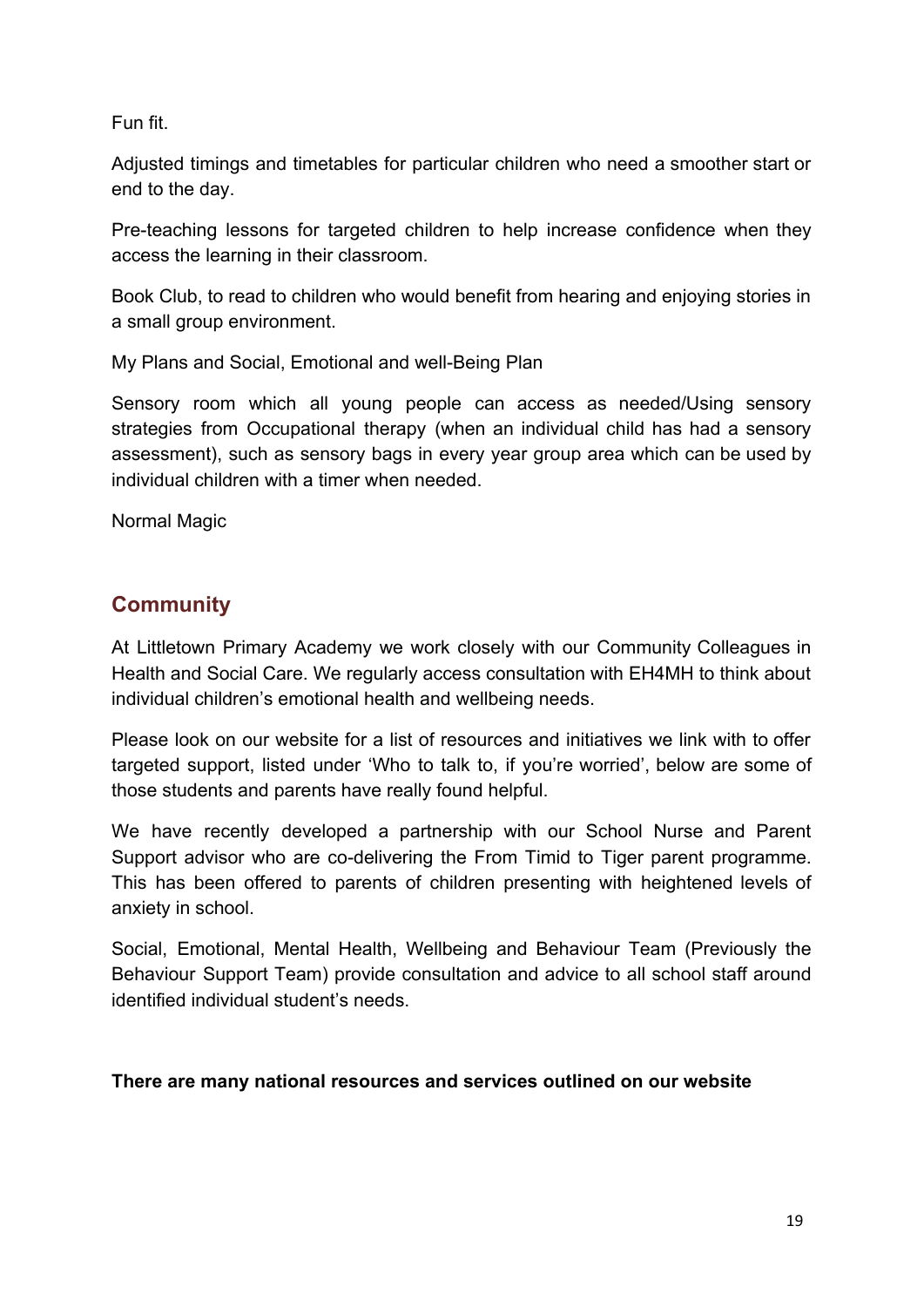# **Principle 9:**

# **Communication**

In Littletown Primary Academy we identify that clear and robust systems of communication both within the school and reaching out into the school community, are key components to providing a mentally healthy school.

#### **These are examples of how it looks within our school;**

## **School**

We communicate within the staff group through staff and departmental meetings and emails, including having mental health as a standing agenda item at staff meetings so that staff are aware of what support is available within school. This includes refreshers of key themes / training topics. Displays around the school and in the staff room ensure that messages and key information are communicated well.

In line with our school ethos, we are always thinking of diverse ways of promoting good communication, in enabling and encouraging students and staff to feel more comfortable to communicate feelings and seek help when they need it. We use a wide variety of approaches including; non-verbal systems such as suggestion boxes, cue cards, internet communication via emails, our website and social media.

We communicate to our students through class time, and assembly time along with individual conversations. We have daily assembly times covering a range of themes.

At Key Stage 1 we use 'Worry Monsters' to help students feel more comfortable about communicating their thoughts and fears and have worry boxes in each classroom across the school.

Staff have received training in communication by both Mental Health England, and EH4MH.

We inform all parents of the school's obligations and responsibilities to safeguard children during their information session when their children start at the school.

Staff are aware of school processes for flagging up which students are particularly vulnerable and ensuring the right support is given in school and sought outside of school where relevant, this process of responsibility is reinforced in staff meetings and in staff diaries/ handbooks.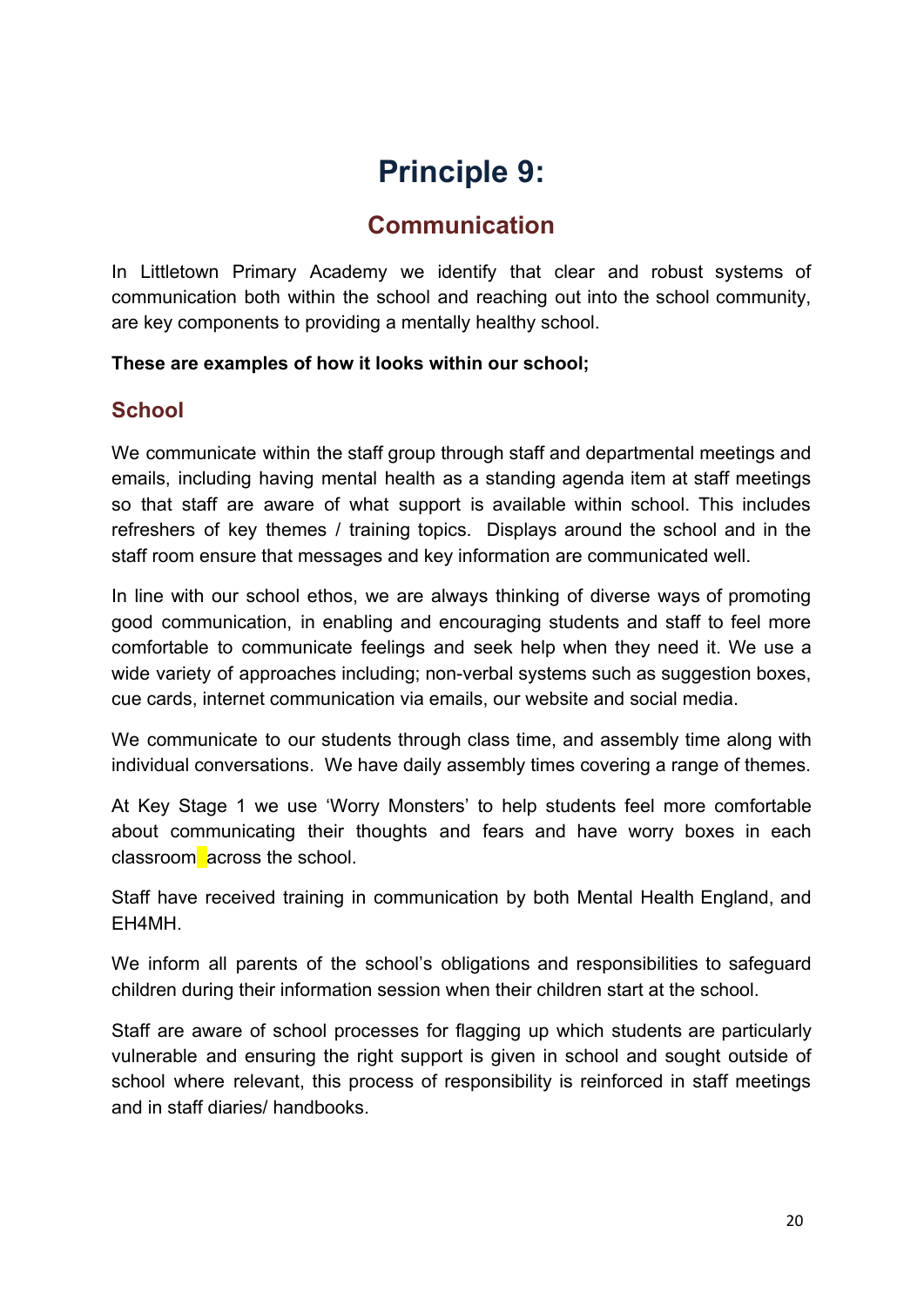## **Community**

The school website has links of 'Who to talk to' for a range of different issues, with information relevant to students and parents.

We communicate to our parents through our website, newsletters, emails, parent teacher evenings, information evenings & the school twitter account.

### **National**

We use resources from national organisations visually in the school, via display boards, website and newsletters.

We promote Childline – helpline and online resources (www.childline.org.uk).

We promote the NSPCC campaign Pantasauras/ Let's Talk Pants (www. [www.nspcc.org.uk/preventing-abuse/keeping-children-safe/underwear-rule/](http://www.nspcc.org.uk/preventing-abuse/keeping-children-safe/underwear-rule/)).

Heads Together - promoting the benefits for mental health of talking about difficult things (www.headstogether.org.uk).

Time to Change – movement to end mental health discrimination (www.time-to-change.org.uk).